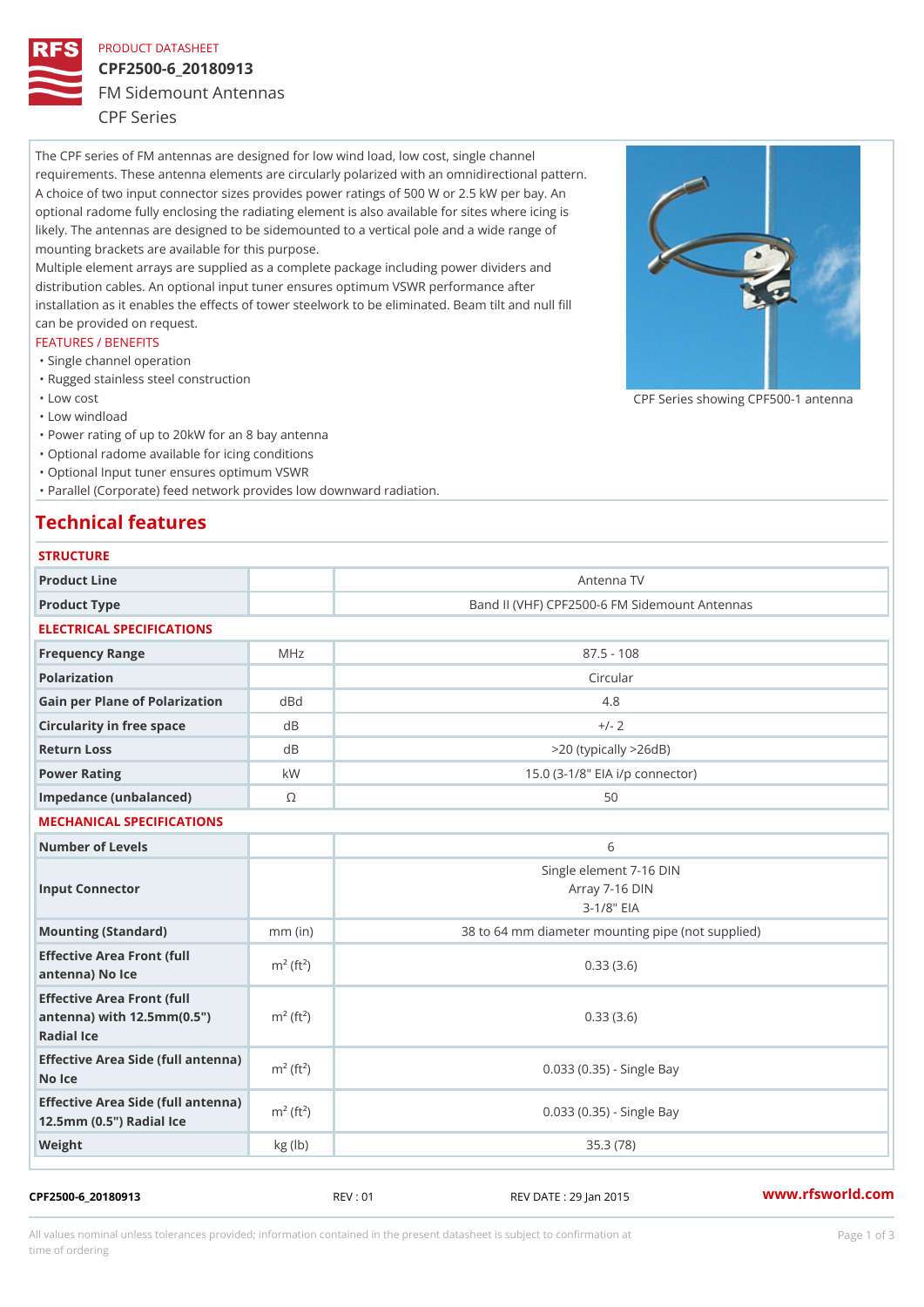## PRODUCT DATASHEET

CPF2500-6\_20180913 FM Sidemount Antennas CPF Series

| PACKAGING INFORMATION                 |                 |  |  |
|---------------------------------------|-----------------|--|--|
| Shipping Weight, Kg (Ib) kg (Ib)      | 35.3()          |  |  |
| MATERIAL                              |                 |  |  |
| Material                              | Stainless Steel |  |  |
| Material - Radome                     | Stainless Steel |  |  |
| Material - Insulators                 | Stainless Steel |  |  |
| Material - Support Pole /<br>Mounting | Stainless Steel |  |  |
| Material - Reflecting Screen          | Stainless Steel |  |  |

CPF2500-6\_20180913 REV : 01 REV DATE : 29 Jan 2015 [www.](https://www.rfsworld.com)rfsworld.com

All values nominal unless tolerances provided; information contained in the present datasheet is subject to Pcapgelio an atio time of ordering